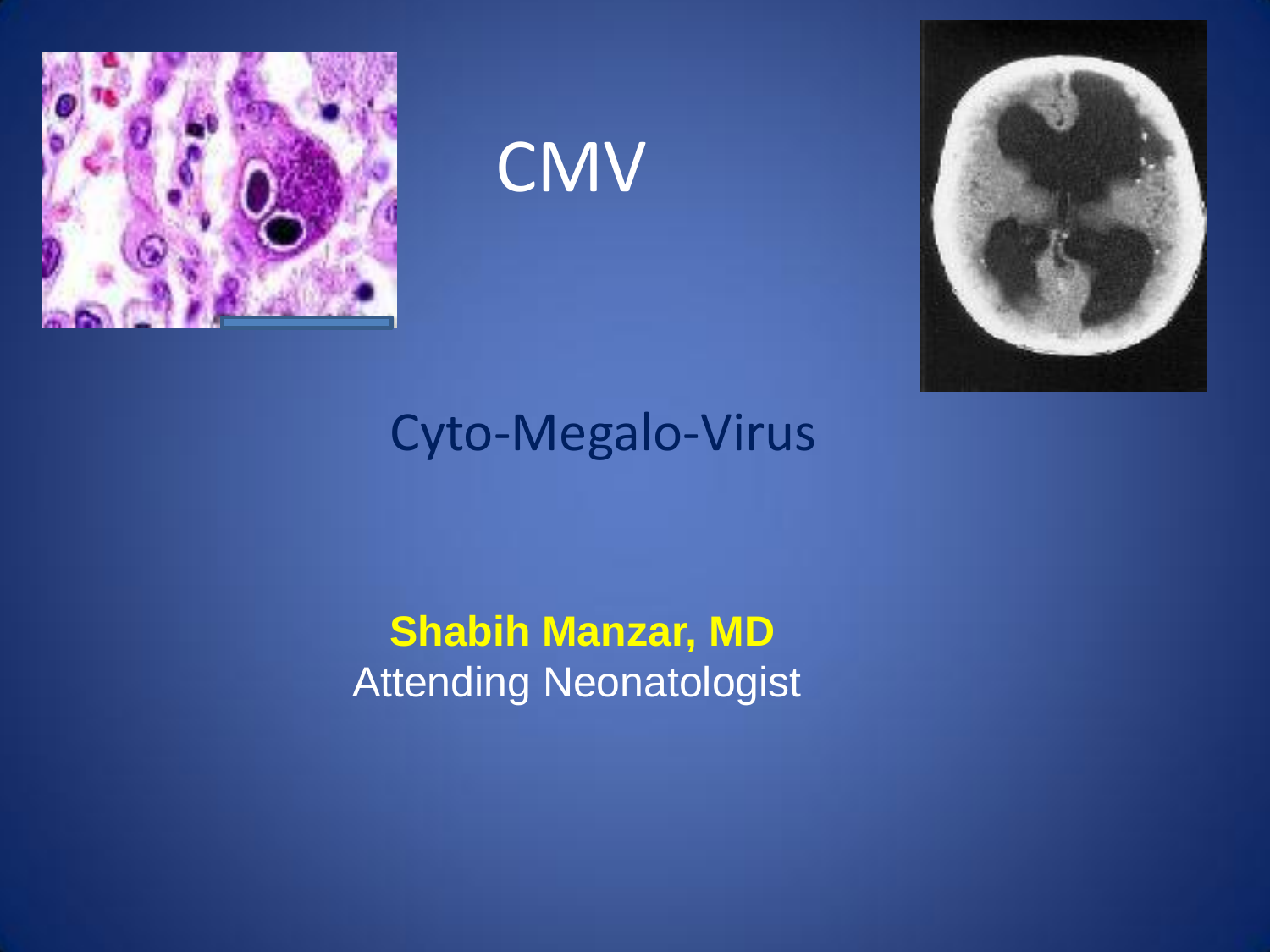# CMV (Target age)

- Newborn (congenital /perinatal)
- Child (most common)
- Adolescence (pregnancy)
- Adult (pregnancy)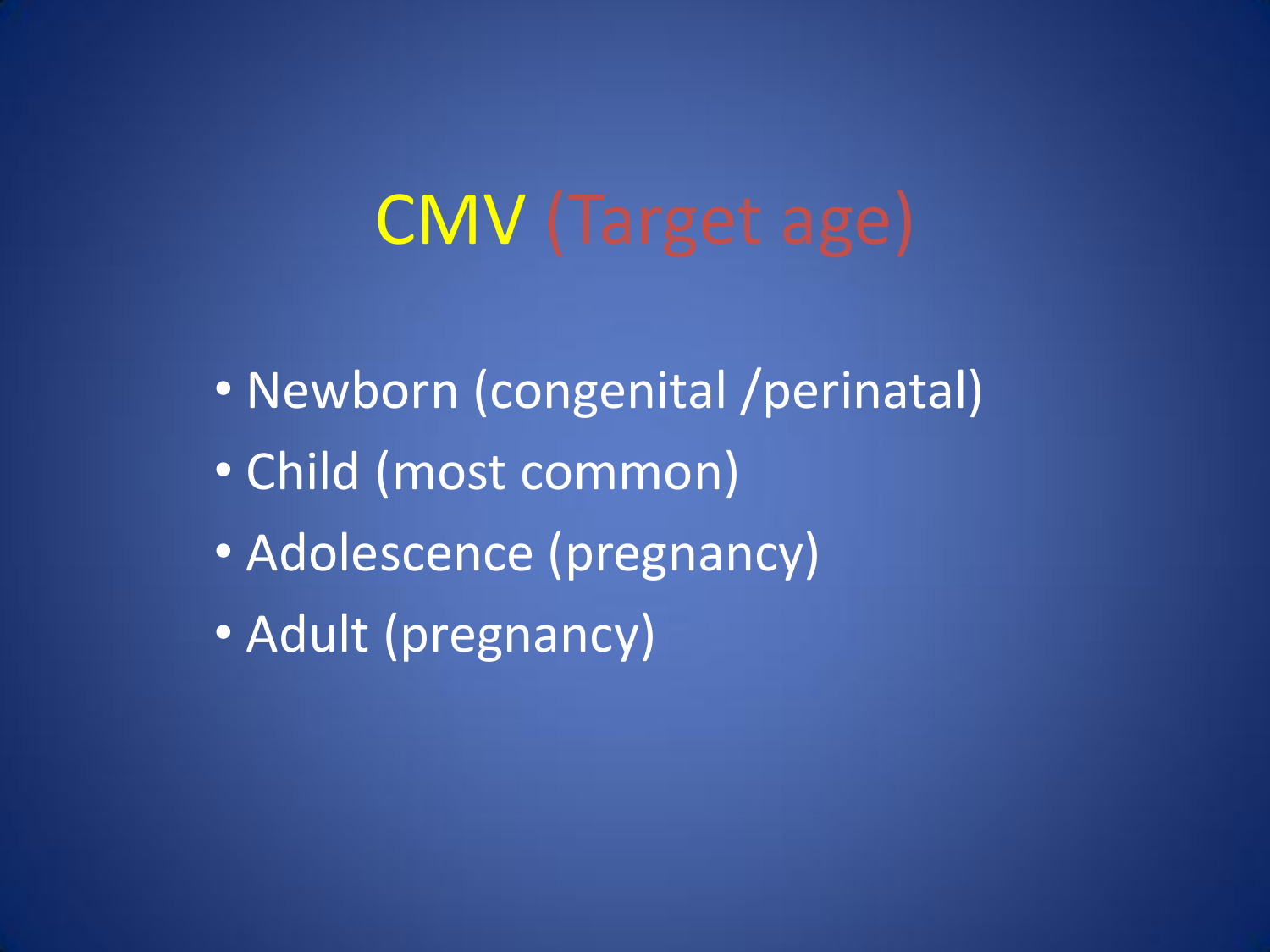Incidence of primary maternal CMV infection in pregnant women in the United States varies from 0.7% to 4. CMV is the most common cause of congenital viral infection in the United States. The transmission rate to the fetus is between 24-75% .

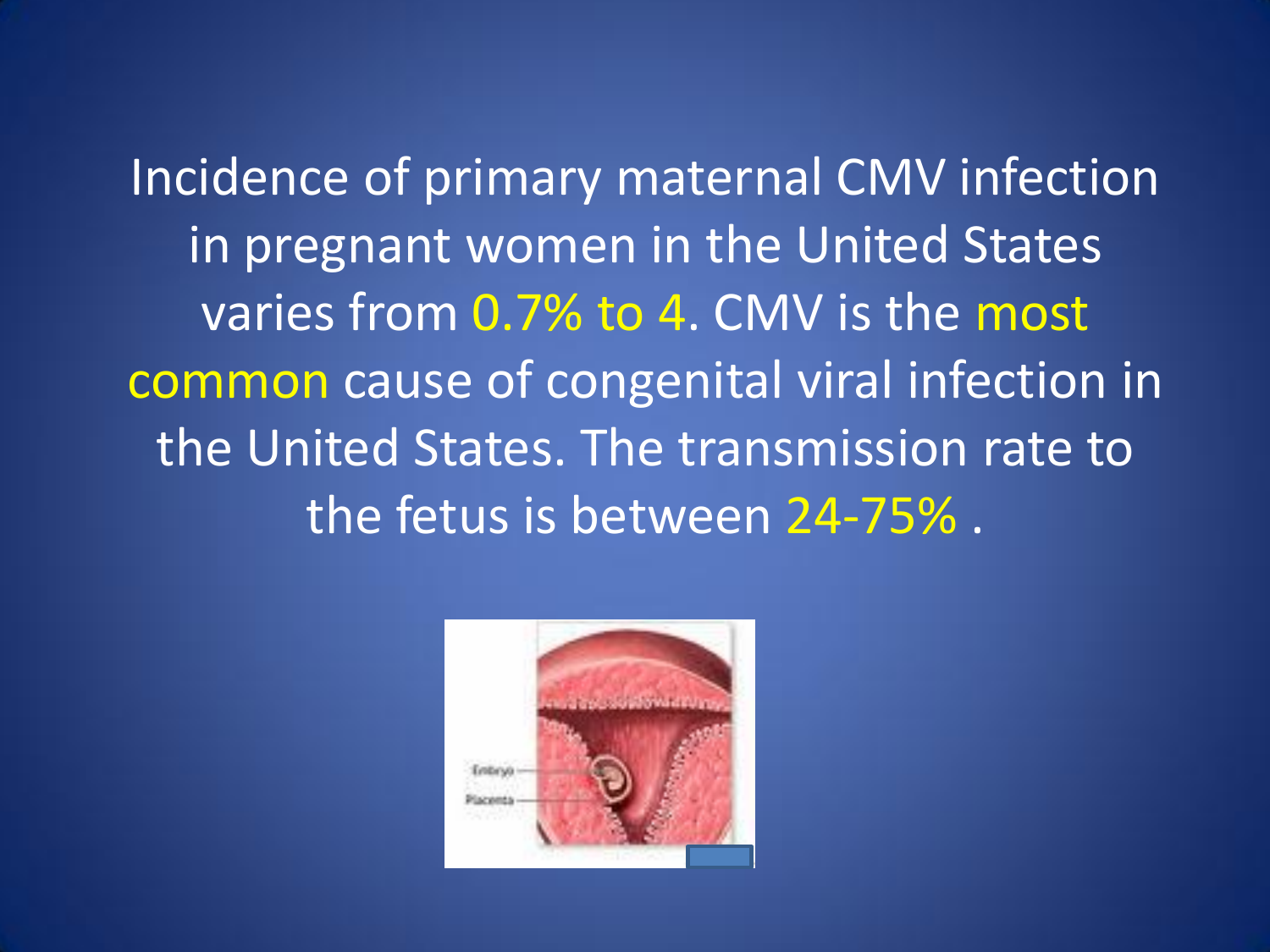# CMV (Risk)

• I work in NICU, what are my risk? • I had CMV as a child, am I immune?

Seronegative + Seroconversion = Seropositive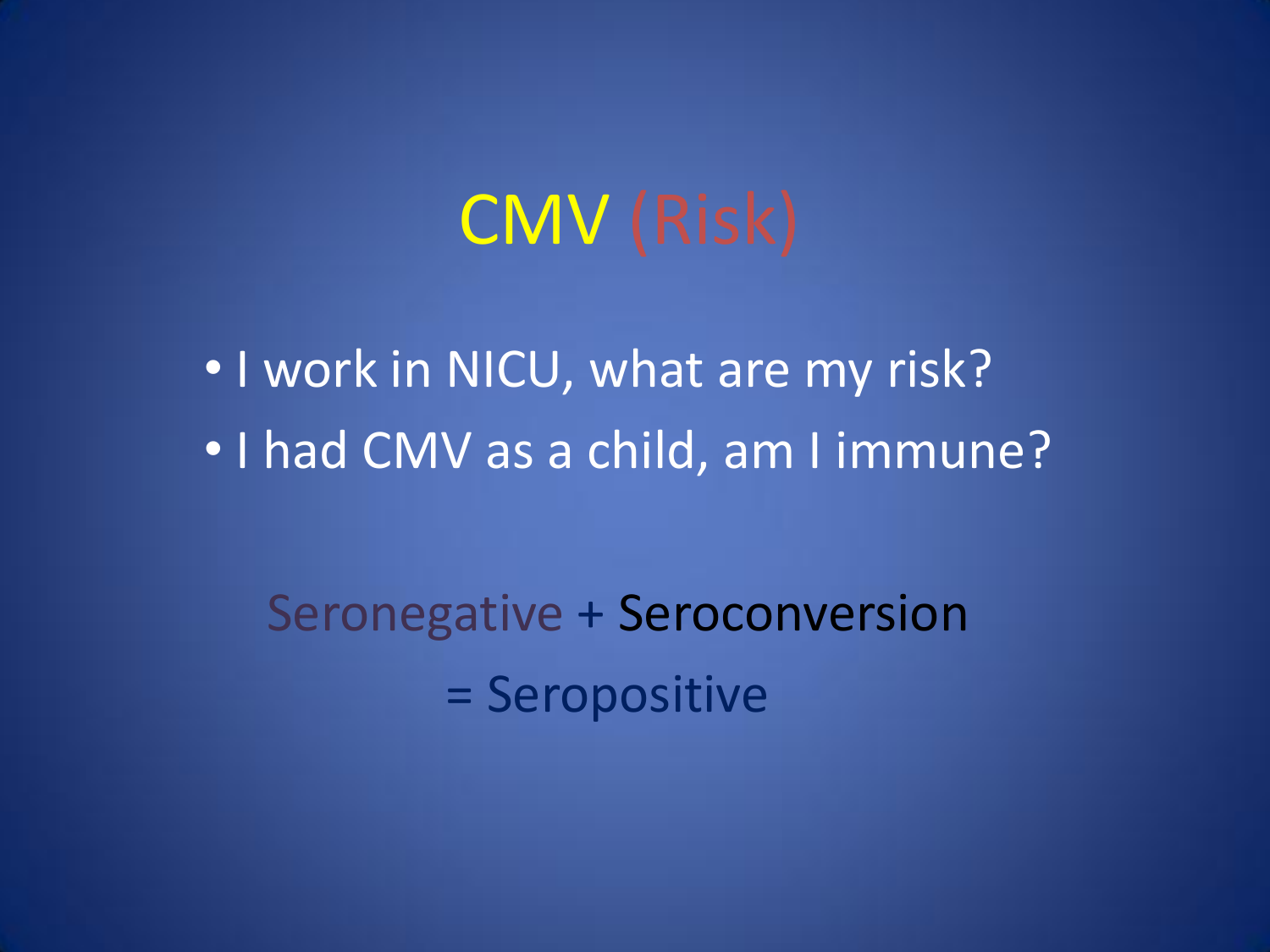# CMV (Phases)

• Latent (IgG)

• Primary (IgM)

• Re-activation (IgG & IgM)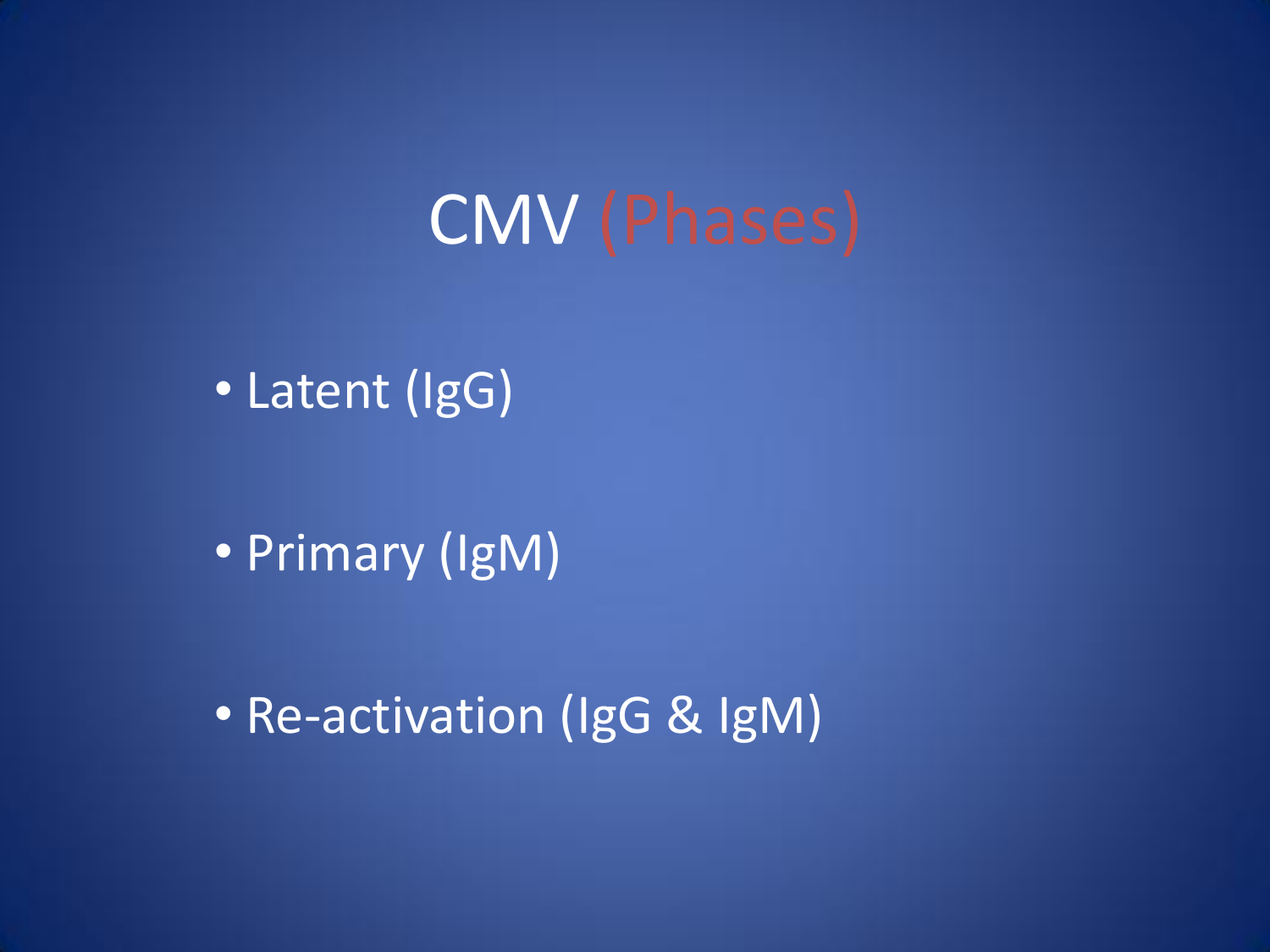# CMV (Case discussion)

Birth Hx: 27 wk, BW 1220 gm, ventilated since birth

At  $\sim$  4 wks/1 month, w/u done for persistent thrombocytopenia. Urine sent for CMV reported positive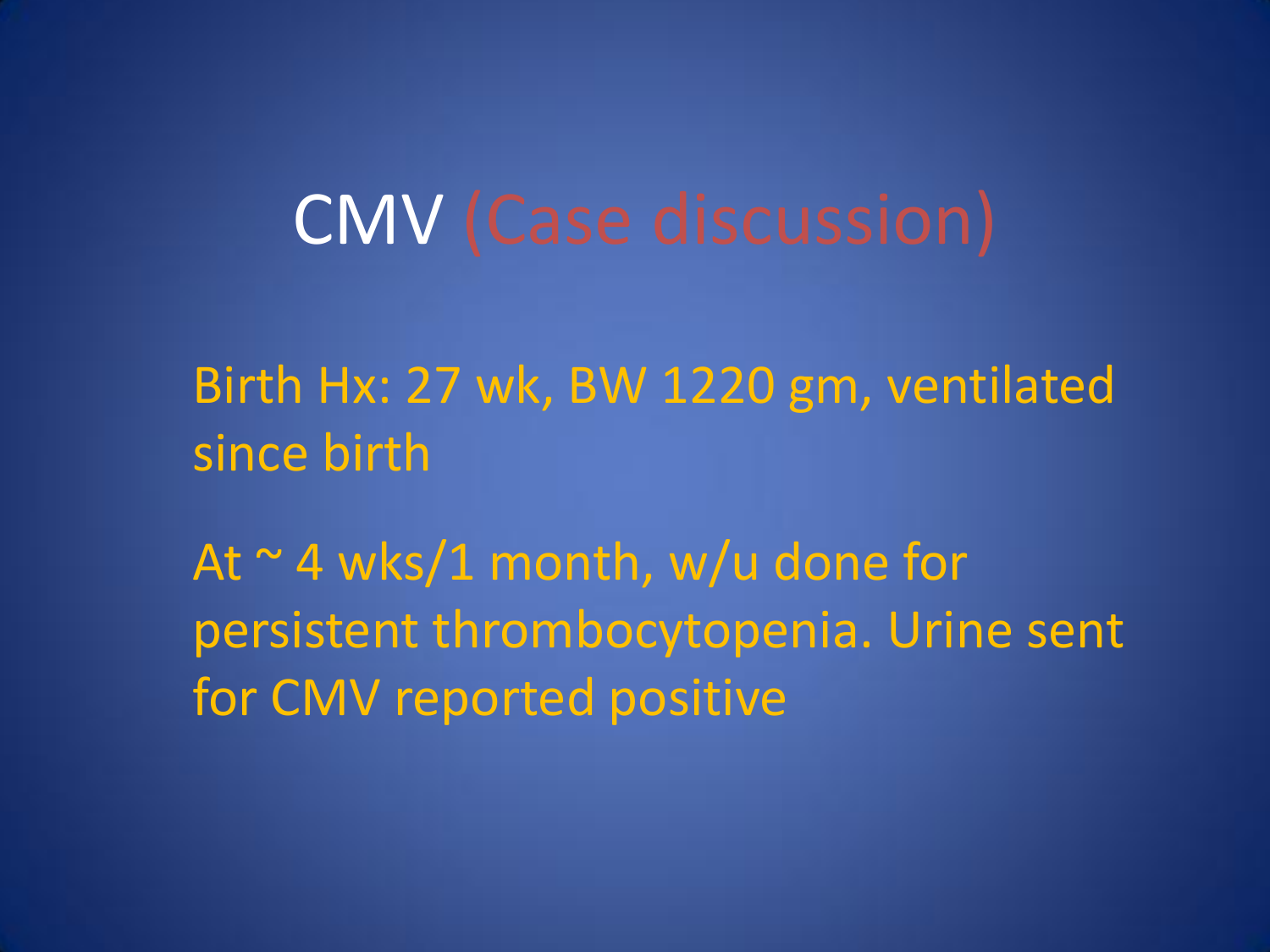# CMV (Source)

- Congenital (transplacental)
- Cervical secretions (vertical)
- Blood transfusion (horizontal)
- Breast milk / sibling (horizontal)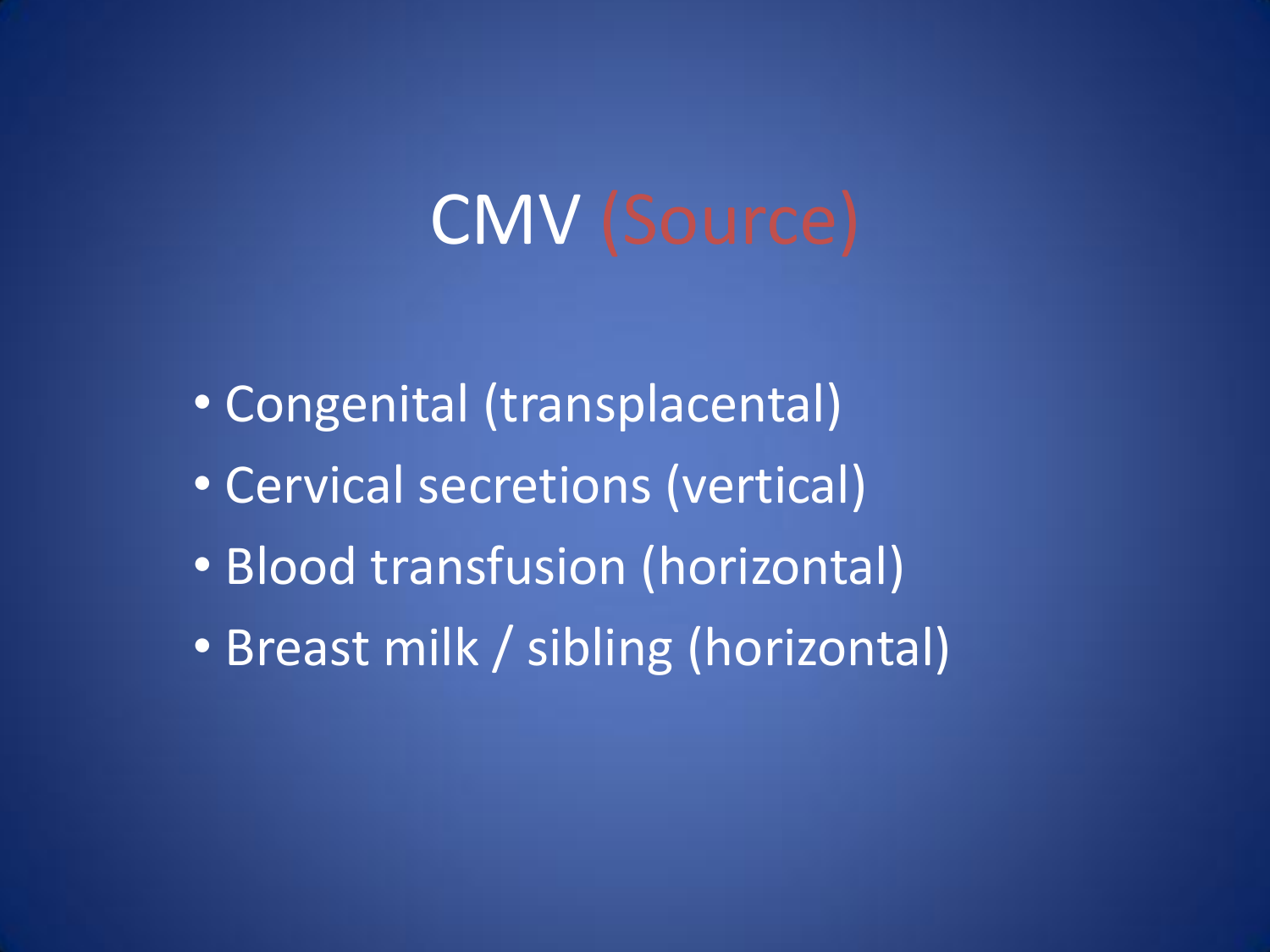# CMV (Diagnosis)

*Diagnostic work-up for CMV:*

Urine CMV Cx (shell vial-fast; viral Cx-slow) Body fluids: PCR- CMV (fast) Blood Serology: IgG, IgM, Rising titers (4-fold) Blood Antigen test : pp65 antigens (? routinely)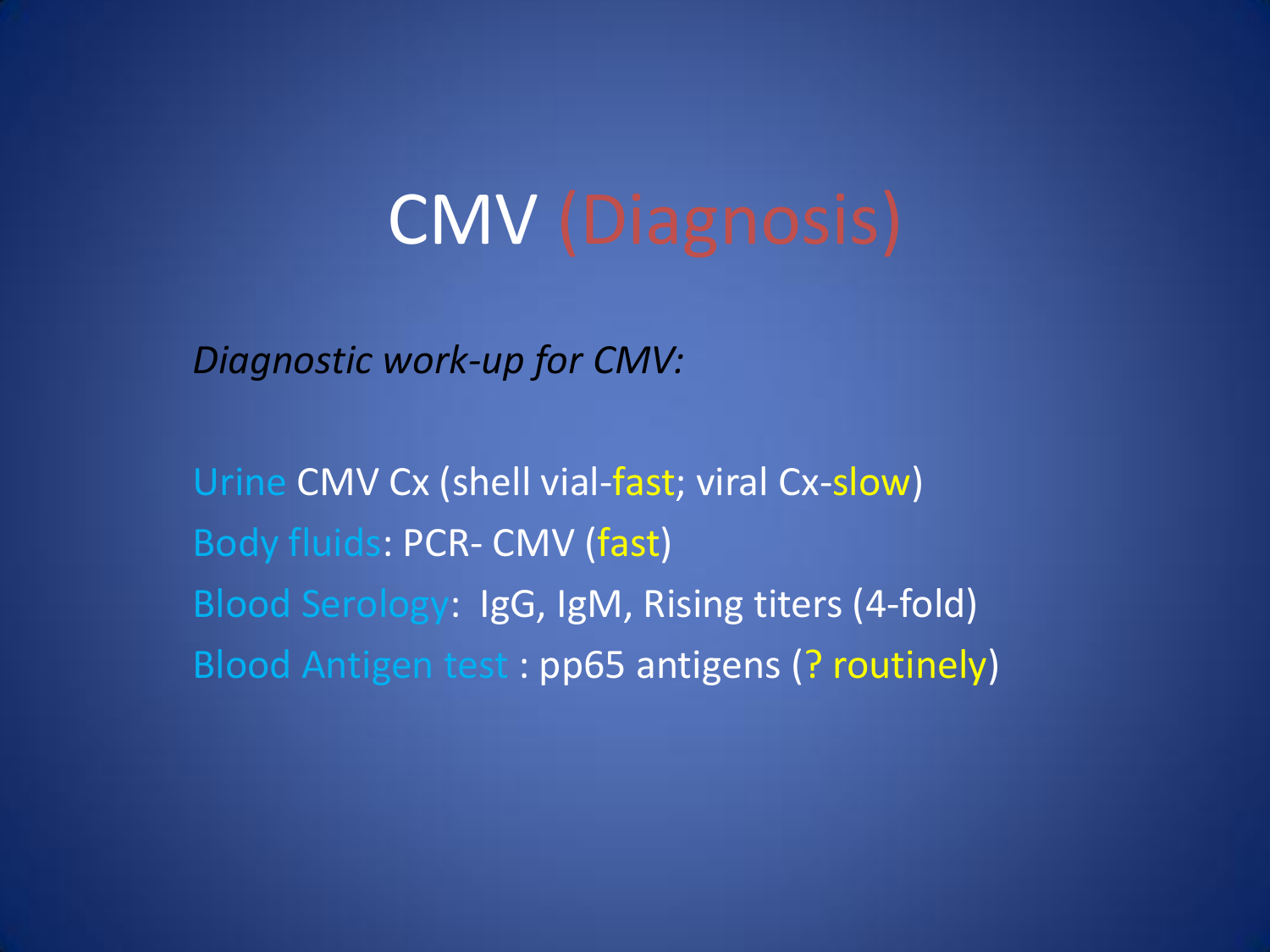*Labs in the infant:*

- Urine CMV shell vial Cx- positive
- Urine viral tube Cx- pending
- Peritoneal fluid PCR- CMV DNA detected
- Serum: CMV- IgM 1.78

(Ref values  $< 0.9$ -neg, 0.9-1.10- equivocal,  $> 1.10$ -positive)

• Breast milk- negative PCR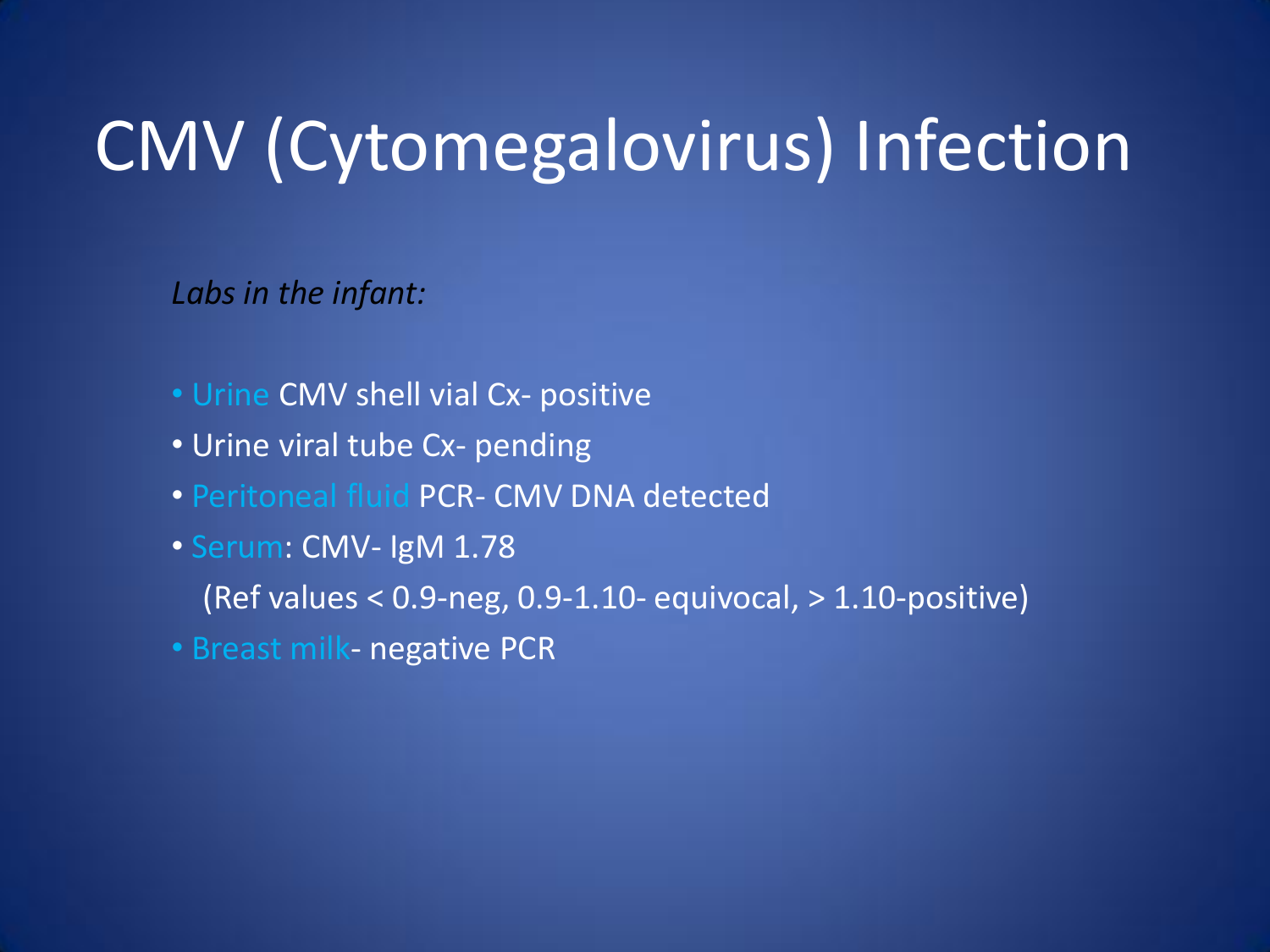#### The infant has CMV infection.

#### Is it Congenital or Perinatal?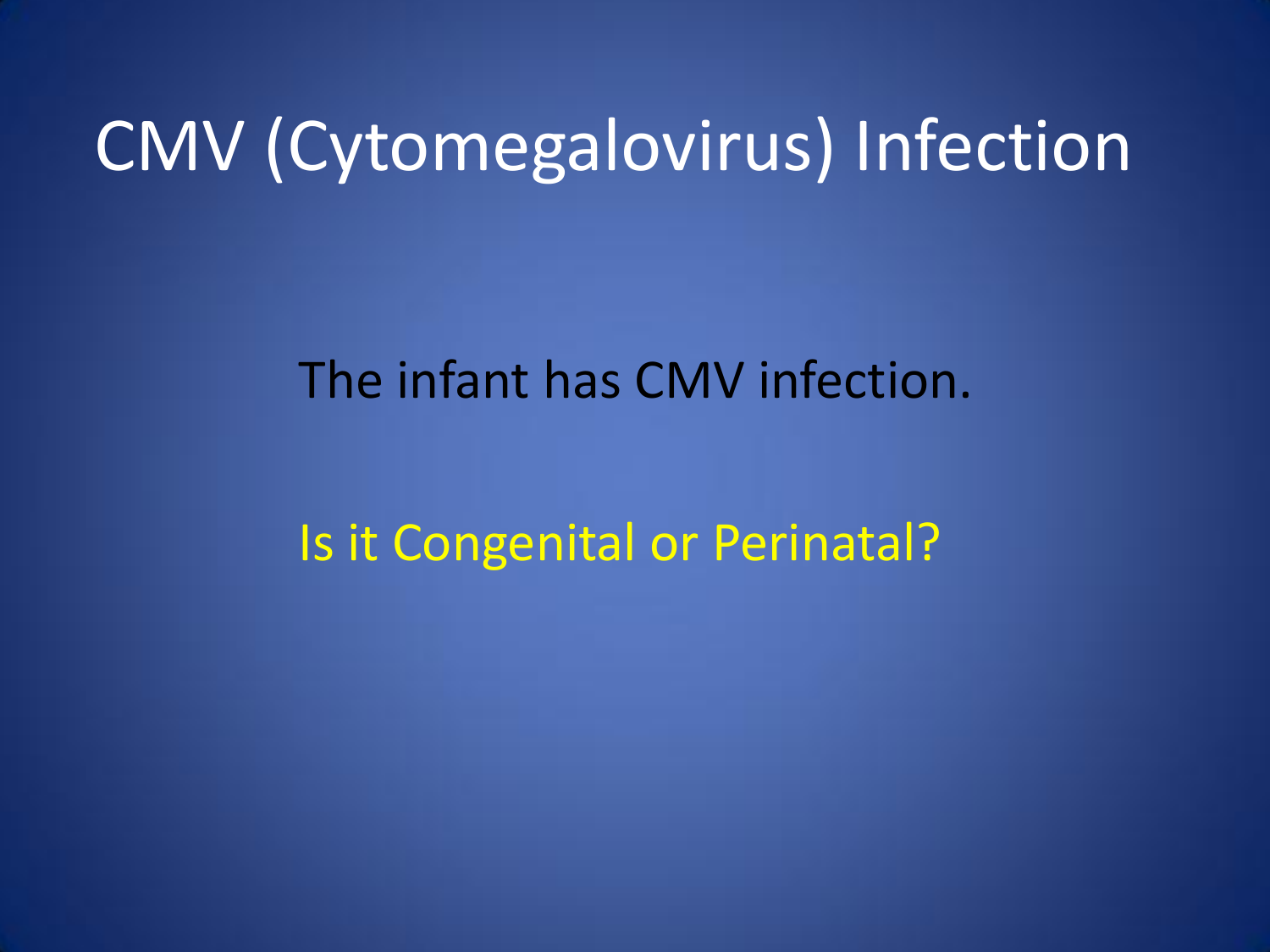#### *Congenital*

- Transplacental
- Manifest at birth (IUGR, low platelet, retinitis, microcephaly, IV calcification) **OR** *asymptomatic (mostly)*
- Clues: Maternal CMV status
- Check: CUS, LFTs, TORCH, Eyes
- Rx: Ganciclovir
- FU : Hearing, vision, development

#### *Perinatal*

- Cervical secretions/breast milk/blood transfusion
- Clinical presentation ( low platelet, retinitis, microcephaly, IV calcification)
- Clues: CMV Cx positive > 3 weeks
- Check: CUS, LFTs, TORCH, Eyes
- Rx: Ganciclovir
- FU : Hearing, vision, development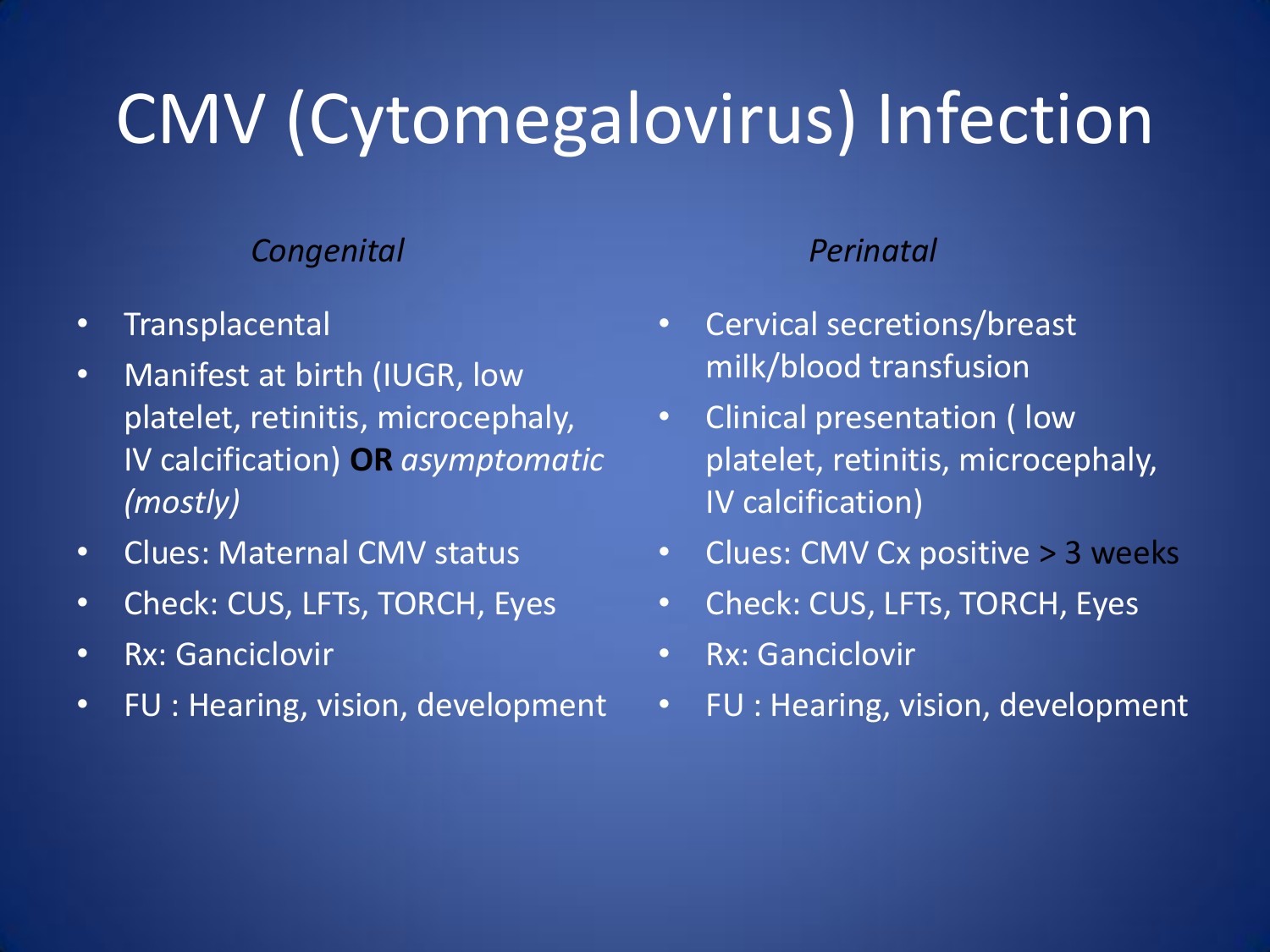*So, is it Congenital or Perinatal?*

- Maternal CMV status- not known
- Dx > 3 wks (breast milk is CMV negative)
- Transfusion related? (assume CMV negative)
- Horizontal transmission- nosocomial? ??????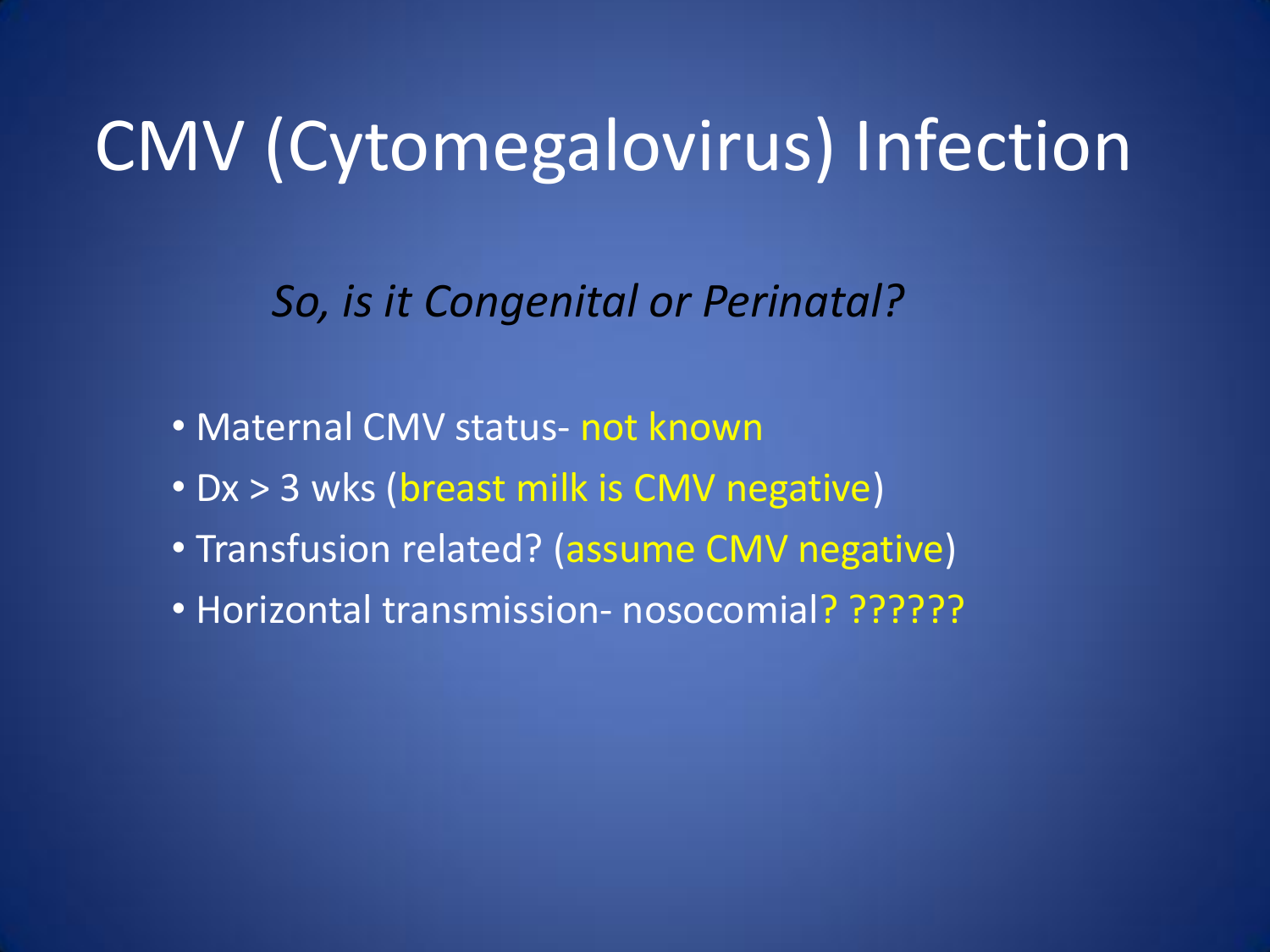Possibly Perinatal.

Source??????????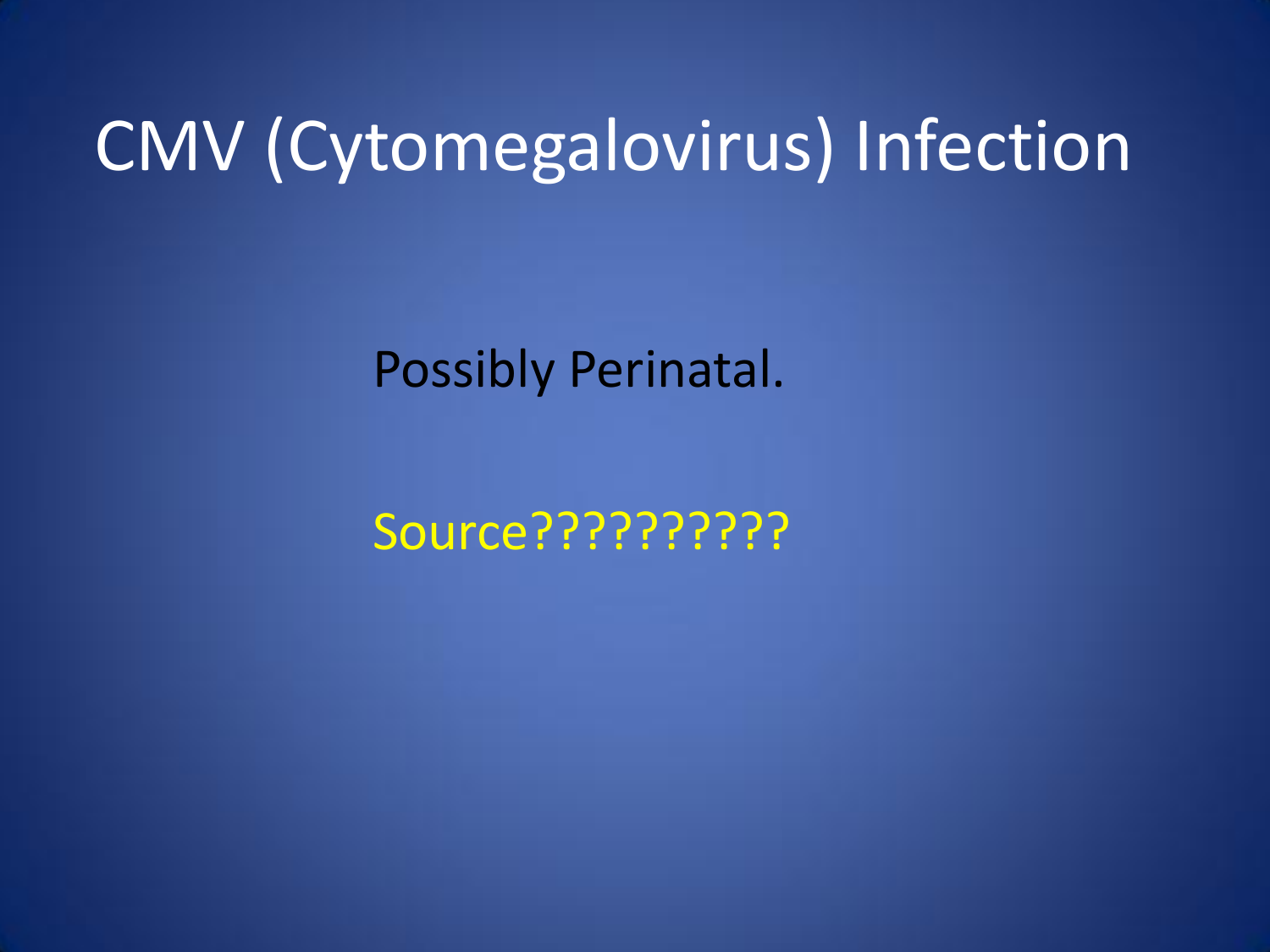## CMV (Treatment)

– The drug of choice for treatment of cytomegalovirus (CMV) disease is ganciclovir.

– Ganciclovir is a nucleoside analogue that inhibits DNA synthesis in the same manner as acyclovir. The major difference is that CMV does not contain a thymidine kinase.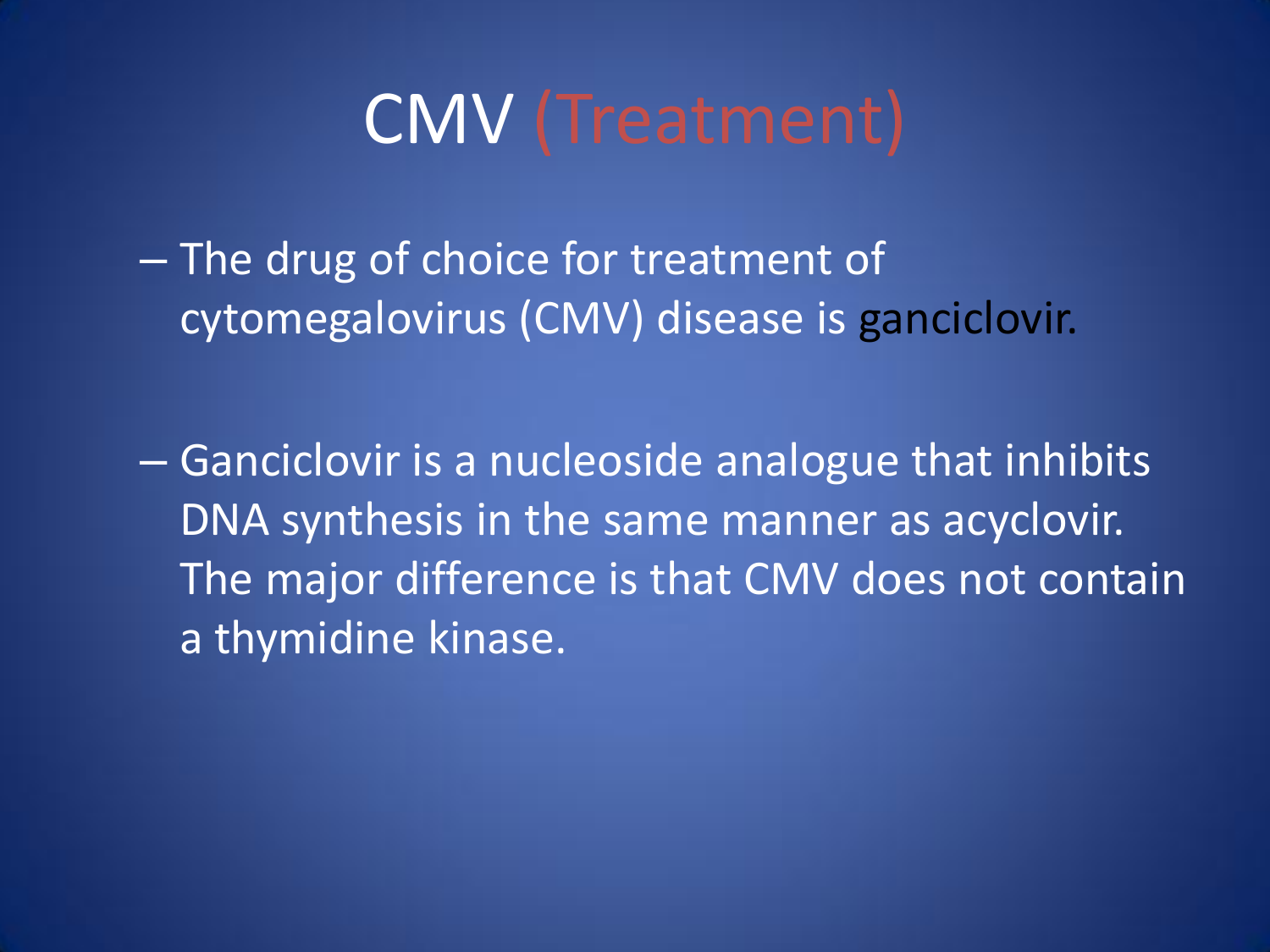### CMV (Prevention)

*Congenital:* CMV screening in mom *Perinatal:* CS ?, CMV-negative blood, Frozen milk (caution: CMV positive milk can be used as it has CMV-Ab, if mom is seropositive) *Horizontal :* Hand hygiene, Hand hygiene, Hand hygiene, Hand hygiene, Hand hygiene, Hand hygiene, Hand hygiene………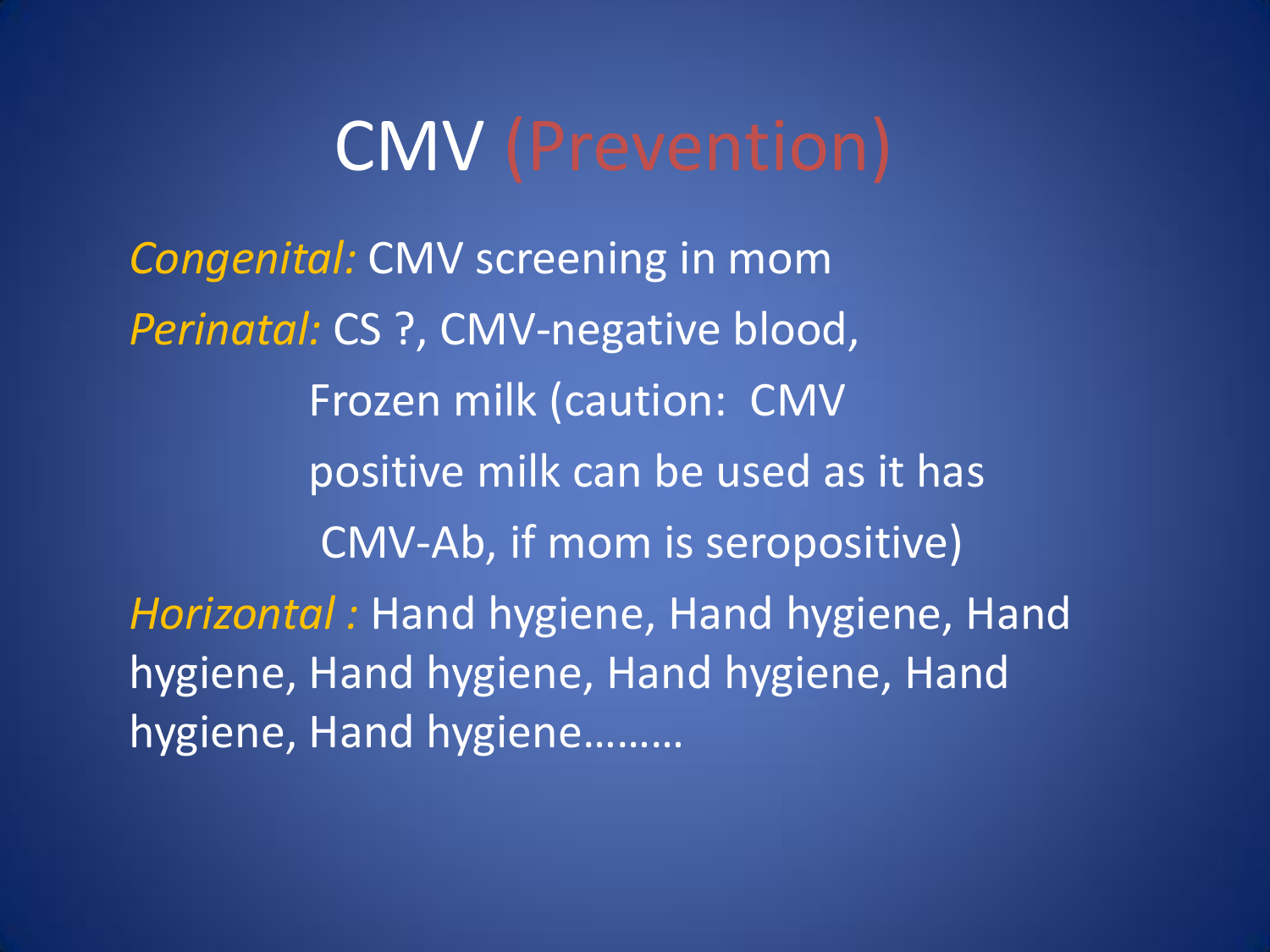### Prevention advise for female NICU staff

- Pregnant women can be infected with CMV through sexual contact, blood transfusions, and non-sexual, close contact with infected persons, especially young children.
- Practice good personal hygiene, especially hand washing with soap and water after contact with diapers or saliva (particularly with a child who is in day care). Wash well for 15 to 20 seconds.
- $\bullet$
- Do not kiss children under the age of 6 on the mouth or cheek. Instead, kiss them on the head or give them a hug.
- Do not share food, drinks, or utensils (spoons or forks) with young children.
- If you are pregnant and work in a day care center, reduce your risk of getting CMV by working with children who are older than 2 1/2 years of age, especially if you have never been infected with CMV or are unsure if you have been infected.

#### http://www.cdc.gov/cmv/pregnancy.htm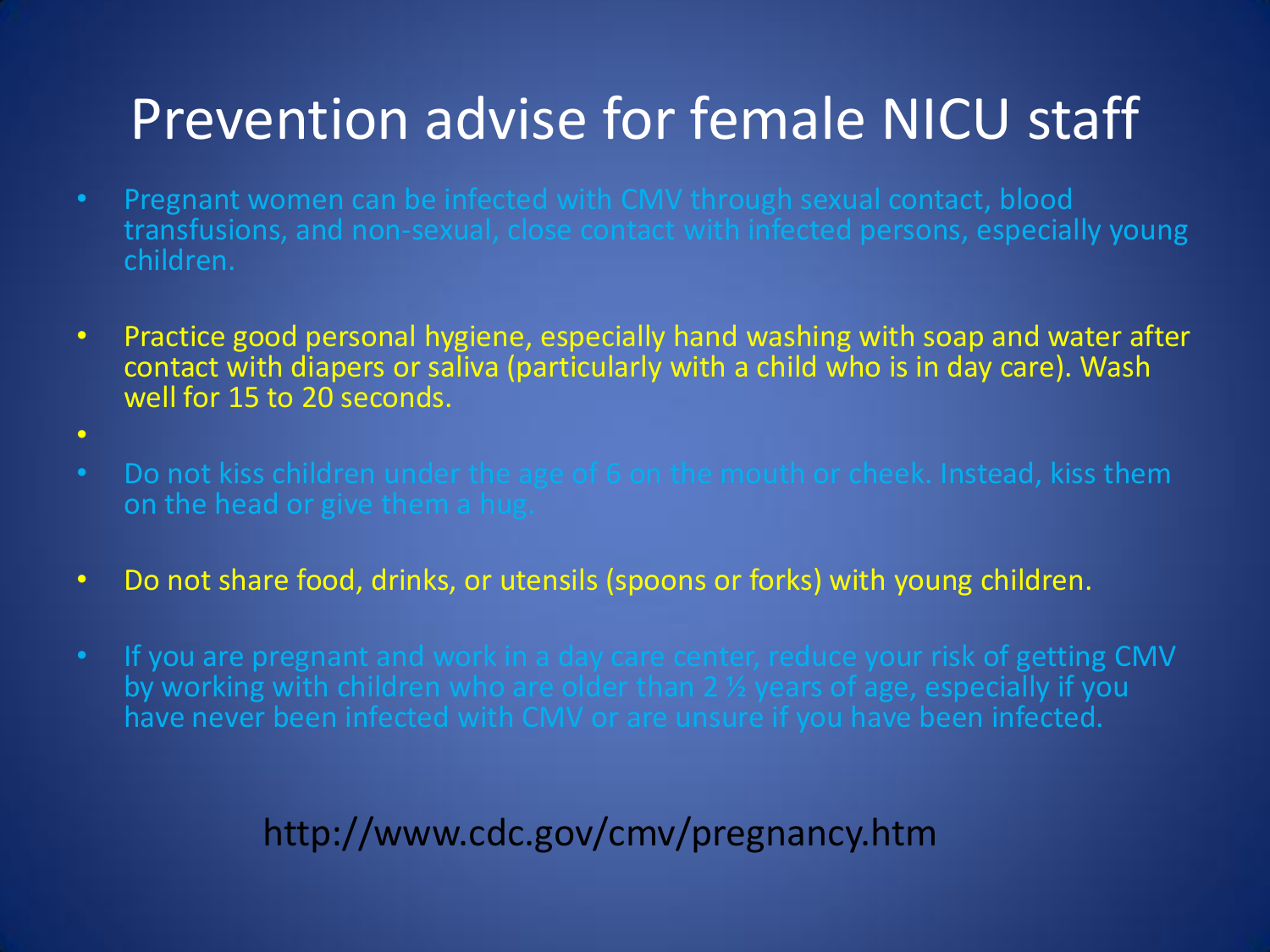

**A national CMV registry provides education and support for families affected by congenital CMV infection. Contact the National Congenital CMV Disease Registry at Feigin Center, Suite 1150, 1102 Bates Street, MC 3-2371, Houston, TX, 77030-2399, (832) 824-4387, or visit the Web site at http://www.bcm.tmc.edu/pedi/infect/cmv**

**Better education of the risks of CMV infection for young women is a must. The (http://www.cdc.gov/cmv) is also an excellent educational resource.**

**Other foundations provide education and resources for parents interested in learning more about congenital CMV, including the** 

**[Foundation](http://www.cmvfoundation.org/) (http://www.cmvfoundation.org).**